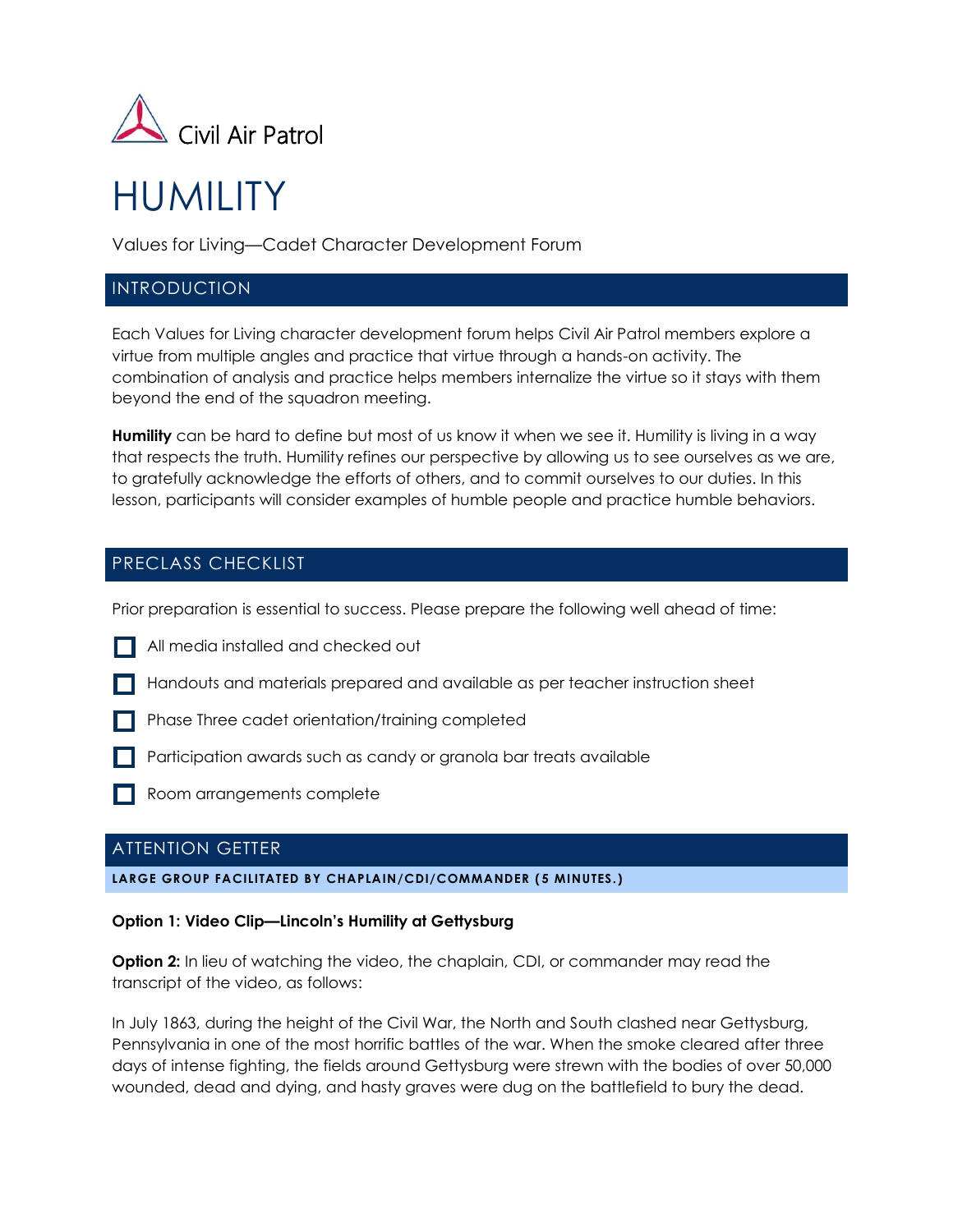Later that year a committee supported by the governor of Pennsylvania created a soldier's cemetery for the Union troops who died in the fighting at Gettysburg and those bodies were relocated to the new cemetery. On November 19, 1863, a dedication ceremony for the cemetery was held that included a two-hour speech by Edward Everett, praising the Union and showing off Everett's eloquence.

Then, near the end of the ceremony, almost as an afterthought, the President of the United States, Abraham Lincoln, rose and gave a brief, two-minute dedication that has become known as one of the greatest speeches of all time: the Gettysburg Address. Lincoln was one of the finest leaders our country has ever known, yet his remarks that day provide a glowing example of Lincoln's genuine humility as a person and a leader. Listen to Lincoln's words:

*Four score and seven years ago our fathers brought forth on this continent, a new nation, conceived in Liberty, and dedicated to the proposition that all men are created equal.*

*Now we are engaged in a great civil war, testing whether that nation, or any nation so conceived and so dedicated, can long endure. We are met on a great battle-field of that war. We have come to dedicate a portion of that field, as a final resting place for those*  who here gave their lives that that nation might live. It is altogether fitting and proper that *we should do this.*

*But, in a larger sense, we can not dedicate—we can not consecrate—we can not hallow—this ground. The brave men, living and dead, who struggled here, have consecrated it, far above our poor power to add or detract. The world will little note, nor*  long remember what we say here, but it can never forget what they did here. It is for us the *living, rather, to be dedicated here to the unfinished work which they who fought here have thus far so nobly advanced. It is rather for us to be here dedicated to the great task remaining before us—that from these honored dead we take increased devotion to that cause for which they gave the last full measure of devotion—that we here highly resolve that these dead shall not have died in vain—that this nation, under God, shall have a new birth of freedom—and that government of the people, by the people, for the people, shall not perish from the earth.*

Let's take a moment to consider how Lincoln's remarks show his humility.

First, did you notice that Lincoln never mentions himself, never mentions that he's president, and even downplays his own importance? He says, "The world will little note, nor long remember what we say here." Instead, he emphasizes the work of others: "the world... can never forget what they did here." He even points out that he cannot accomplish what the fallen have already accomplished: "we can not dedicate—we can not consecrate—we can not hallow this ground. The brave men, living and dead, who struggled here, have consecrated it, far above our poor power to add or detract." Like all humble people, Lincoln didn't think too much of himself, his abilities, his office, or his accomplishments.

Second, the entire address is an expression of gratitude. It's an attempt to thank and honor the brave soldiers who "gave the last full measure of devotion." Humble people honor the efforts of others and thank them for their sacrifices rather than claiming glory for themselves.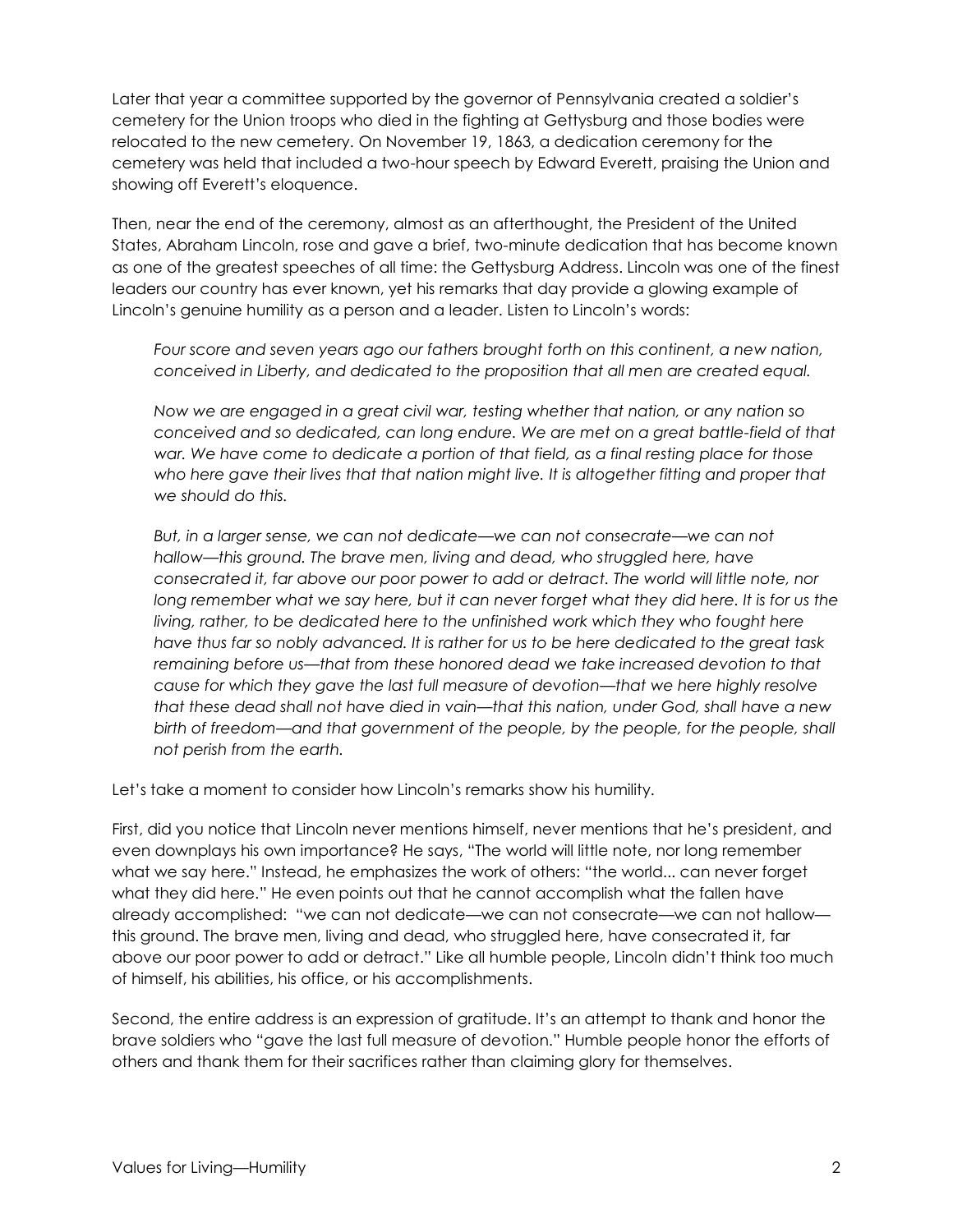Third, Lincoln doesn't emphasize the differences between the Union and Confederacy. This speech unites rather than divides and leaves no room for "us vs. them." He doesn't mention that his side won the battle. There's no gloating, no chest-thumping. Lincoln doesn't even presume that his side is going to win the war, even though the Confederates had lost one-third of their forces and Lee was forced to retreat to Virginia. Instead, Lincoln admits that we are still "engaged in a great civil war, testing whether that nation, or any nation so conceived, and so dedicated, can long endure." Because it's a "civil" war, it's *our* war, which means it's *our* fault and not just *their* fault. Lincoln accepts his share of the responsibility and draws the nation together. Humble people own up to their responsibilities instead of blaming others.

Fourth, Lincoln commits himself to the "unfinished work which they who fought here have thus far so nobly advanced." Lincoln doesn't pawn this off as someone else's responsibility. Instead, "it is for us the living," in which he includes himself, "to be dedicated here to the unfinished work." Humble people are willing to take on difficult and challenging tasks.

Finally, note of the order of importance Lincoln implies: the living are less important than the dead, who are less important than the nation, which is less important than liberty and equality under God. Humble people have their priorities in order and know whom and what they serve.

Almost no one remembers what Edward Everett said that day in his two-hour-long speech, but the world remembers what Lincoln said. Abraham Lincoln was one of the greatest leaders our nation has ever known because of his ability to lead with humility. Genuine humility is not a weakness. It is one of the defining traits of a truly great leader.

## **Option 3: Personal Story**

Share a story about how humility contributed to successful leadership or improved relationships.

## UNDERSTANDING THE DESIRED BEHAVIOR

**SMALL GROUP DISCUSSION LED BY PHASE 3 CADETS (3-5 PEOPLE IN EACH GROUP. 10 MINUTES.)**

**Small Group Exercise/Discussion** – (no more than 6 in each group including senior cadet moderator)

Most of us learn about virtue through the example of virtuous people. Even if you can't define humility, you can name people you think are humble.

We'll start our discussion by going around the small group and asking each cadet to name someone that he or she thinks is humble. What does that person do that you associate with humility? Depending on the size of your group, you may want to give everyone a chance to name more than one humble person. As the participants describe humble people, the facilitator should take notes and compile a list of humble behaviors. Your list might look something like this:

- having a modest opinion of yourself and your accomplishments
- showing courtesy and respect to others
- putting the interests of others ahead of your own
- not drawing attention to yourself
- undertaking difficult, unpleasant, or thankless tasks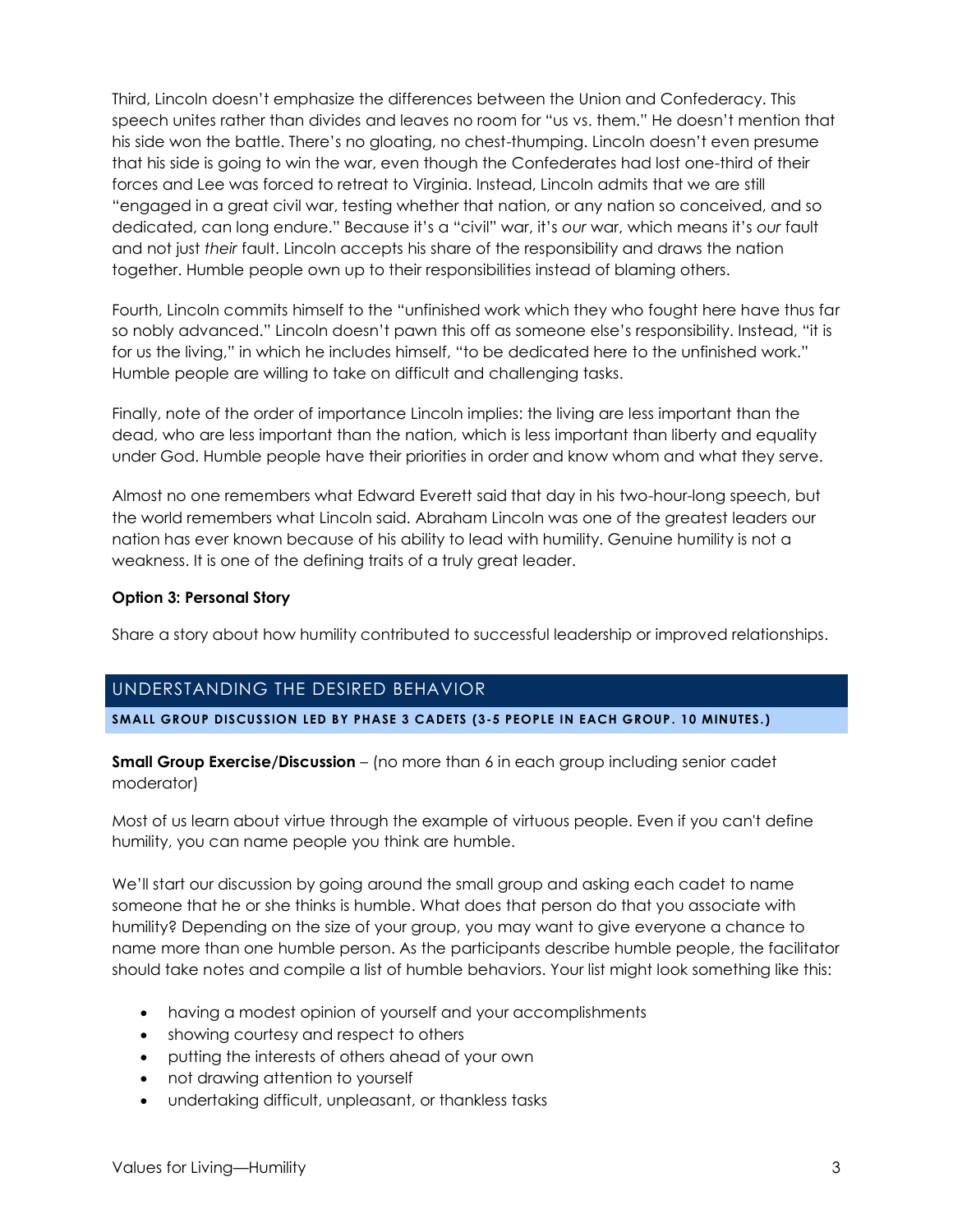- expressing gratitude to others
- being willing to change your mind
- acknowledging your limits and asking for help when needed
- not insisting on your own way
- accepting criticism without making excuses

Your small group may not identify all these behaviors on their own. After everyone has had a turn, the facilitator may suggest some additional humble behaviors. Then review your list together; ask the cadets if there is anything they would like to add or change.

Once you have that list, ask your cadets the following questions, allowing them time to discuss each one:

- How can humble people be assertive enough to be effective leaders?
- Based on our list of humble behaviors, how would you define humility?

# APPLICATION OF THE BEHAVIOR TO THEIR LIVES

## **LARGE GROUP FACILITATED BY CHAPLAIN/CDI/COMMANDER (15 MINUTES)**

Chaplains/CDIs/commanders should continue the lesson with a large group discussion. Please choose questions from the list below or propose questions appropriate to your unit.

- How does practicing the virtue of humility allow you to embody CAP's core values?
- Sometimes it's easier to recognize the virtues by describing their opposites, the vices. How can you recognize someone who lacks humility? What behaviors do you see in such people?
- How can someone be both confident and humble at the same time?
- A poor self-image is also contrary to humility. If arrogance is thinking that you are better than you truly are, poor self-image is thinking you are worse than you truly are. What are some negative consequences of having a poor self-image?
- How can you recognize humble senior members? What behaviors do you see in them?
- How can you recognize a humble cadet? What behaviors show you that a cadet is humble?
- Could the humility of our members ever negatively affect the squadron? If so, how? What should we do about that?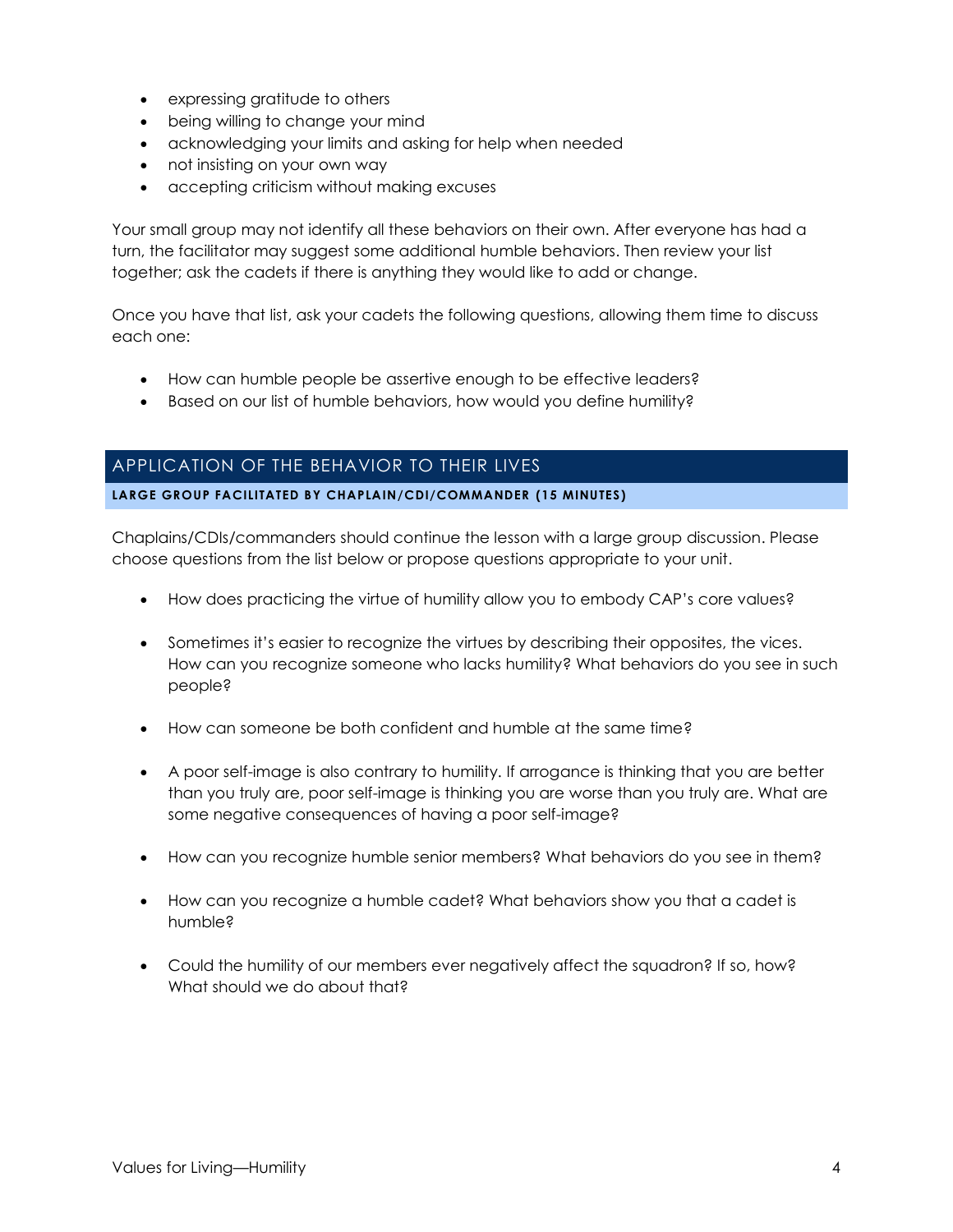## **ACTIVITY**

#### **SMALL GROUP DISCUSSION LED BY PHASE 3 CADETS (3-5 PEOPLE IN EACH GROUP. 15 MINUTES.) PICK ONE**

Cultivating humility is hard work and we don't become humble without practice. In this lesson, we've discussed many ways in which we can practice humility. Now, in this last small-group exercise, each facilitator will choose one activity for his or her group to practice.

**Instructions:** All of these activities are best accomplished with pen and paper. Ask the cadets to write down their responses for the activity you choose and then read their responses to the group.

## **Write a Thank You Note**

Take a few minutes to draft a thank you note to someone who has treated you kindly, helped you through a challenging situation, or been a positive influence on your life. Address the note to a specific person and, in your note, refer to specific actions for which you are grateful. Sign the note anonymously. Once everyone is done writing, ask the cadets to read their notes to the rest of the group. Encourage the cadets to re-write and send their notes after the meeting.

## **Acknowledge and Address a Weakness**

Ask each cadet to think of an area in which he or she is underperforming. This area may or may not be related to CAP. Perhaps the cadet is struggling with drill and ceremonies, never understood the quadratic equation, lacks patience with a younger sibling, or spends too much time in front of a screen. Ask each cadet to write down the problematic issue, describe the way that issue has negatively affected her or his life, and what steps the cadet can take to address the issue. Be sure to include people the cadet can ask for help and how he or she will know that the issue has been satisfactorily addressed. Once the cadets have finished writing, ask them to read their notes to each other.

## **Nominate Someone Else for an Award**

Each year, the Air Force Association offers an award to an outstanding cadet in each squadron (for more information, see CAPR 39-3, Section G, article 42). In order to allow commanders the widest possible latitude in this selection, no specific criteria for the award is established. Take a few minutes to write a note to your squadron commander recommending someone else for this award. Explain why you think this cadet is deserving and, if possible, how the cadet has positively influenced you. Once everyone is done writing, ask the cadets to read their notes to each other.

# LESSON SUMMARY AND WRAP-UP

## **LARGE GROUP FACILITATED BY CHAPLAIN/CDI/COMMANDER (5 MINUTES)**

## **Read to the group:**

Marcus Aurelius was the Roman Emperor from 161-180 AD. In that capacity, he was the most powerful man in the world. From that position, he could have easily looked down on anyone and thought himself the greatest of all men—or even a living god. Marcus had a different